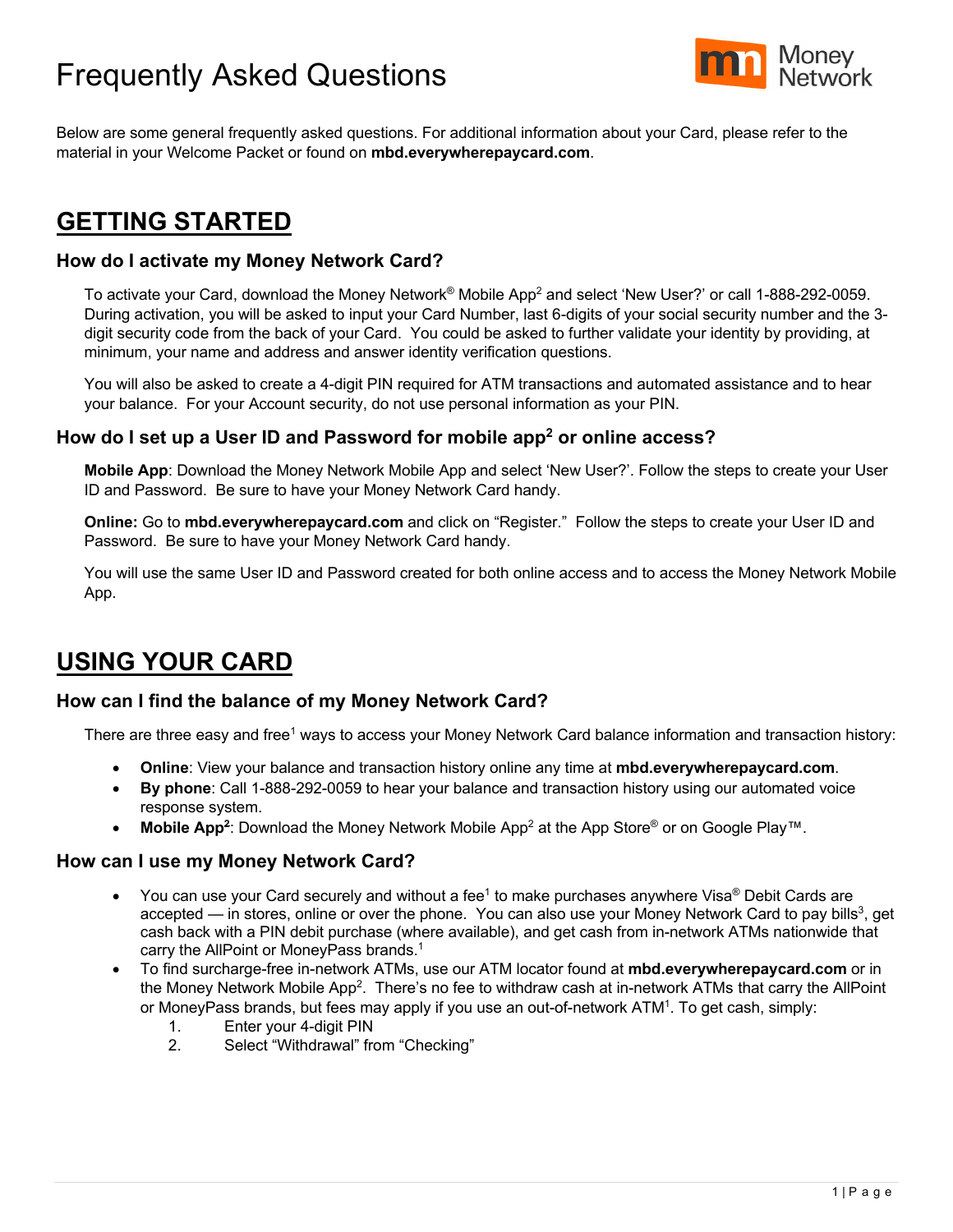## **How do I use the Money Network Card with no fee?1**

There are many ways you can use your Card without incurring a fee. You can:

- Make signature or PIN-debit purchases anywhere Visa® Debit Cards are accepted in stores, online or over the phone.
- Get cash back with a PIN debit purchase, where available.
- Get cash from surcharge-free in-network ATMs Nationwide that carry the AllPoint or MoneyPass brands. To find surcharge-free in-network ATMs, use our ATM locator found at mbd.everywherepaycard.com or in the Money Network Mobile App. 2

## **Can I use my Money Network Card to make purchases online?**

Yes, you can use your Card to make purchases if the merchant's website accepts Visa Debit Card payments. You will need to enter your Money Network Card information: 16-digit card number, expiration date and 3-digit code from the Card back. Make sure you have used the correct billing address associated with your Card account. To review or change your billing address, log in to your Card account online at **mbd.everywherepaycard.com** and click on 'My Profile' or log in to the Money Network Mobile App<sup>2</sup> and visit 'My Settings'.

Please login online to see your Cardholder Agreement and Fee Schedule for more information.

## **Can I use my Money Network Card to buy groceries and make other purchases at stores?**

Yes, you can use your Card to make purchases at stores accepting Visa Debit Cards. Once you are ready to pay: Insert your Card into the card reader or present your Card and follow the prompts on the screen. You can choose to sign for the transaction or enter your 4-digit PIN. The process to make purchases may vary by merchant. You can get cash back at participating merchants when entering your 4-digit PIN for purchases.

Please login online to see your Cardholder Agreement and Fee Schedule for more information.

## **How do I buy gas with the Money Network Card?**

To purchase gas using your Money Network Card, you should give your Card to the attendant to pre-pay for gas to avoid a pre-authorization. As with most debit cards, if you pay at the pump, merchants will pre-authorize your purchase, which temporarily puts a hold on your Card balance that could be greater than the transaction amount. Once processed, the money will be released, and your balance will be adjusted. Pre-authorized funds may take up to 7 business days to be released back to your Card account balance.

## **Can I use my Money Network Card to withdraw cash at an ATM?**

Yes, you can use your Card to withdraw cash from ATMs. Visit our ATM Locator online at **mbd.everywherepaycard.com** or use the Money Network Mobile App2 to find surcharge-free in-network ATMs near you that carry the AllPoint or MoneyPass brands. If you use an out-of-network ATM, you will incur a fee. Additionally, the out-of-network ATM operator may assess an additional fee.

To get cash, simply:

- 1. Enter your 4-digit PIN
- 2. Select "Withdrawal" from "Checking"

Please login online to see your Cardholder Agreement and Fee Schedule for more information.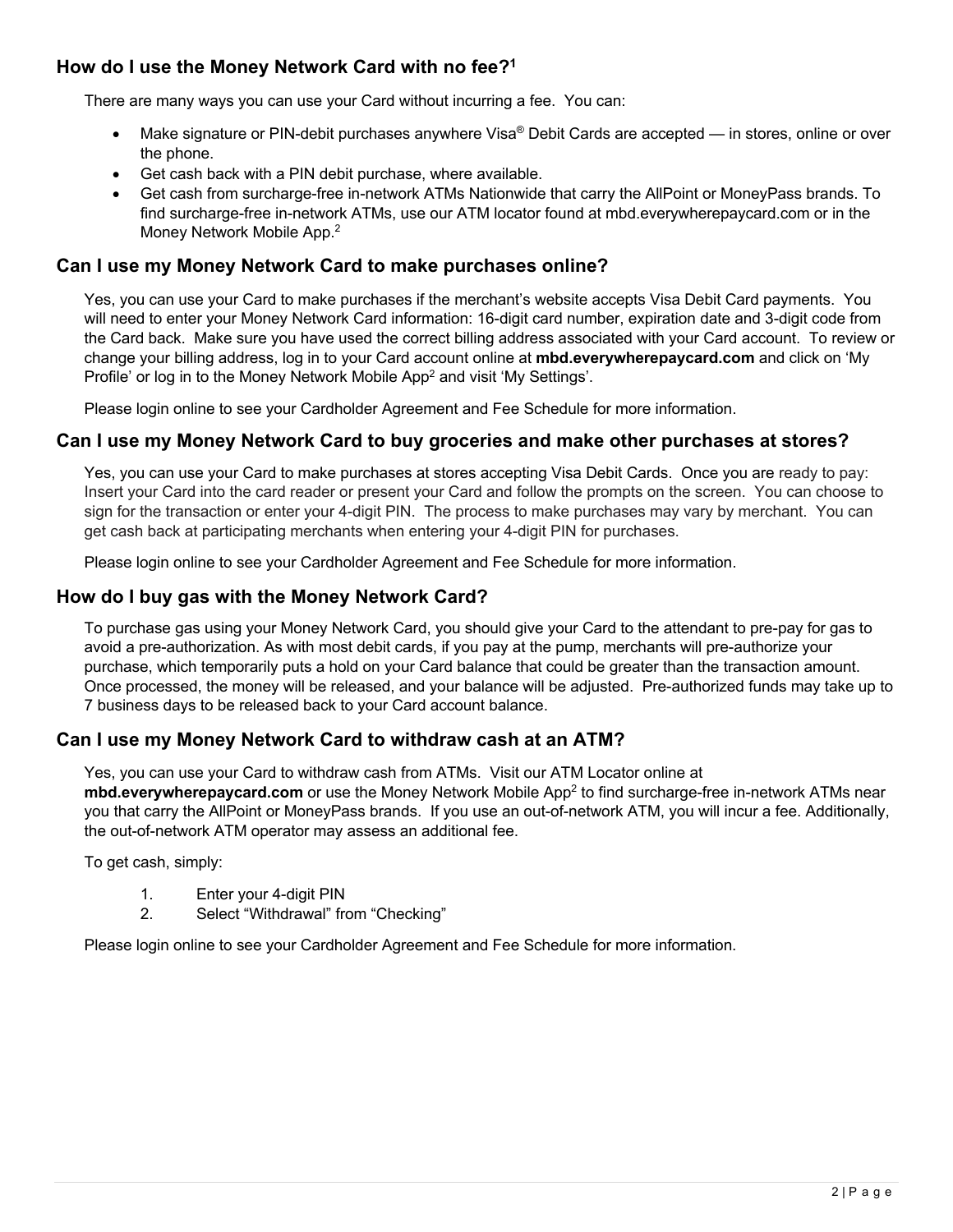## **How can I get cash using my Money Network Card?**

There are multiple ways you can access cash using your Card (please note that limits may apply to the amount of cash you are able to withdraw at merchants and ATMs):

#### **Cash from an ATM:**

There's no fee to withdraw cash at in-network ATMs that carry the AllPoint or MoneyPass brands, but fees may apply if you use an out-of-network ATM.

To find surcharge-free in-network ATMs, use our ATM locator found at **mbd.everywherepaycard.com** or in the Money Network® Mobile App.2

To get cash, simply:

- 1. Enter your 4-digit PIN
- 2. Select "Withdrawal" from "Checking"

Please login online to see your Cardholder Agreement and Fee Schedule for more information.

#### **Cash-back from participating merchants:**

The easiest way to get cash back with your Card is at the places you already shop, like grocery and convenience stores. Simply:

- 1. Select "Debit" on the keypad
- 2. Enter your 4-digit PIN
- 3. Select "Yes" for cash-back
- 4. Enter the amount and hit "OK"

Please login online to see your Cardholder Agreement and Fee Schedule for more information.

#### **Cash from a bank or credit union teller:**

You can visit any Visa member bank or credit union branch to withdraw cash, but fees may apply<sup>1</sup>. To withdraw cash:

- 1. Know your balance beforehand the teller cannot tell how much money you have on your Card
- 2. Ask the teller for the amount you would like to withdraw
- 3. You'll need your 4-digit PIN and may be asked for an additional form of ID

Please login online to see your Cardholder Agreement and Fee Schedule for more information.

## **Can I pay my rent or mortgage with my Money Network Card?**

Yes, you can use your Card to pay your rent or mortgage if your landlord or mortgage company accepts Visa Debit Card payments. You will need to enter your Card information as directed by your landlord or mortgage company to complete your transaction.

## **Can I use my Money Network Card to make recurring payments?**

Yes, you can use your Card for recurring bill payments; however, you must ensure you have sufficient funds to cover the entire bill. If you have insufficient funds, then your payment may be declined or partially authorized. To complete the purchase, you need to either use another form of payment or attempt a transaction equal to or less than the available balance of the Card account.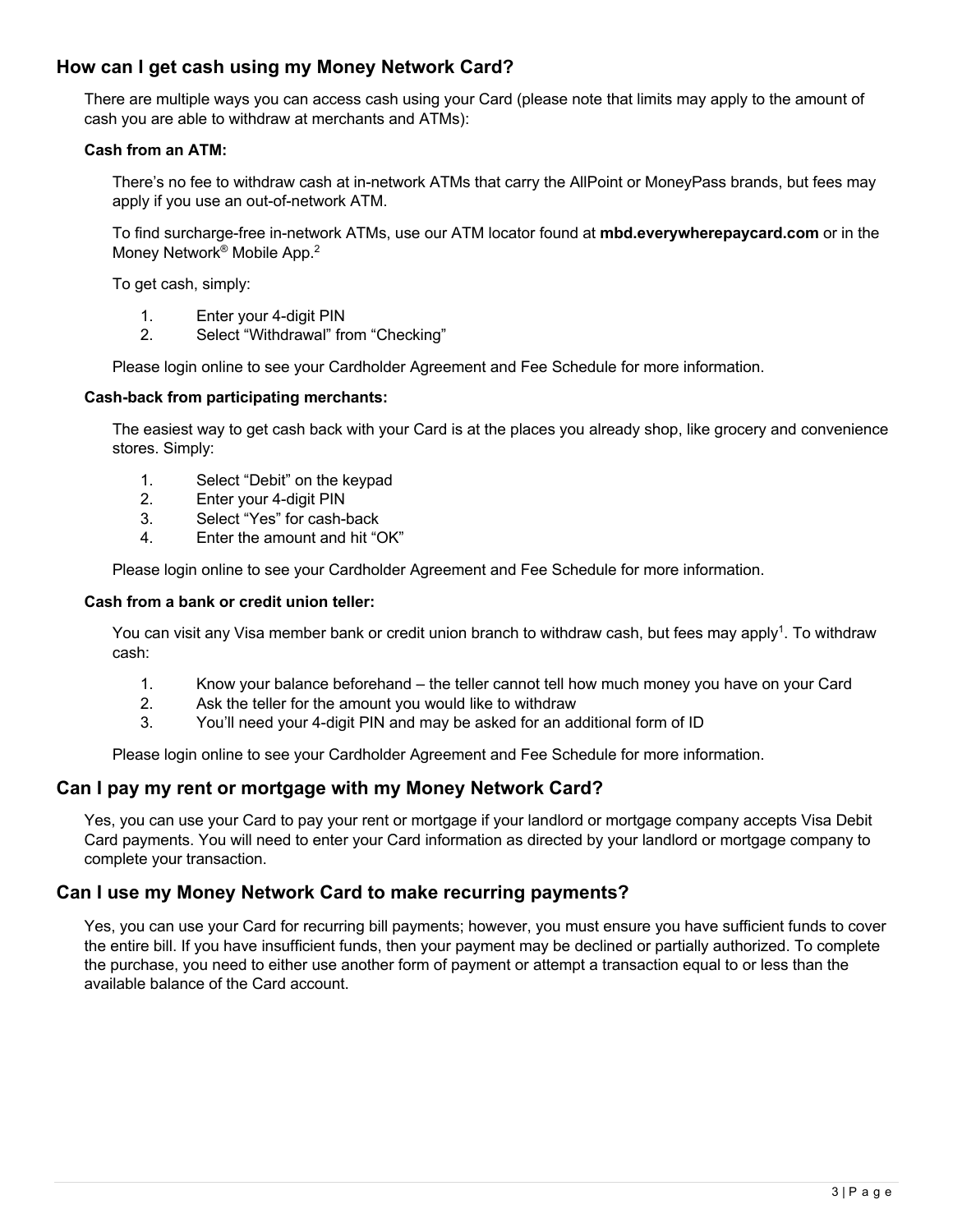## **How can I transfer the funds from my Money Network Card to my bank account?**

There are multiple ways to transfer the funds from your Money Network Card to an existing bank account at no cost to you1. You will need the Routing and Account number for your bank account to complete the transfer.

#### **Transfer funds online at mbd.everywherepaycard.com**

- 1. Be sure you have activated your Money Network Card before attempting to transfer funds.
- 2. Register for online access by going to **mbd.everywherepaycard.com** and click on "Login" and "Register Now". Follow the steps to create your User ID and Password. Be sure to have your Money Network Card handy.
- 3. Select "Transfers in U.S." under Money Out.
- 4. Follow the steps to set up your destination bank account prior to completing your ACH transfer.
- 5. Transfers should post to your bank account in 2-3 business days.

#### **Transfer funds using the Money Network Mobile App2**

- 1. Be sure you have activated your Money Network Card before attempting to transfer funds.
- 2. Download the Money Network Mobile App and register for mobile access by clicking "New User?". Follow the steps to create your User ID and Password. Be sure to have your Money Network Card handy.
- 3. Click the top left menu and click "Send Money to an External Bank Account" under Move Money Out.
- 4. Follow the steps to set up your destination bank account prior to completing your ACH transfer.
- 5. Transfers should post to your bank account in 2-3 business days.

#### **Transfer funds by calling 1-888-292-0059.**

- 1. Be sure you have activated your Money Network Card before attempting to transfer funds.
- 2. Call 1-888-292-0059 and follow the prompts to authenticate with the Interactive Voice Response Unit (IVRU).
- 3. Once authenticated by the IVRU, follow the automated prompts to set up your destination bank account prior to completing your ACH transfer.
- 4. Transfers should post to your bank account in 2-3 business days.

Please login online to see your Cardholder Agreement and Fee Schedule for more information.

## **What happens if I return goods or services purchased with my Money Network Card?**

If you are entitled to a refund for goods or services obtained with your Money Network Card, the return and refund will be handled by the merchant. If the merchant credits your Card, the credit may take a few business days to appear or be part of your available balance.

Please login online to see your Cardholder Agreement and Fee Schedule for more information.

## **Why is there a "pending transaction" on my Money Network Card?**

Pending Transactions are transactions (such as point-of-sale (POS) purchases, ATM withdrawal, transfer of funds, etc.) that have been made with your Card but have not yet cleared your Account. Typically, merchants settle outstanding transactions at the end of the day; however, settlement policies vary by merchant. While a transaction is pending, the funds will not be available for your use.

## **What happens if I try to use my Money Network Card for a purchase that is more than my available balance?**

If there is not enough money in your Available Account Balance to cover a purchase, the transaction may be declined or partially authorized. To complete the purchase, you need to either use another form of payment or attempt a transaction equal to or less than the available balance of the Card account.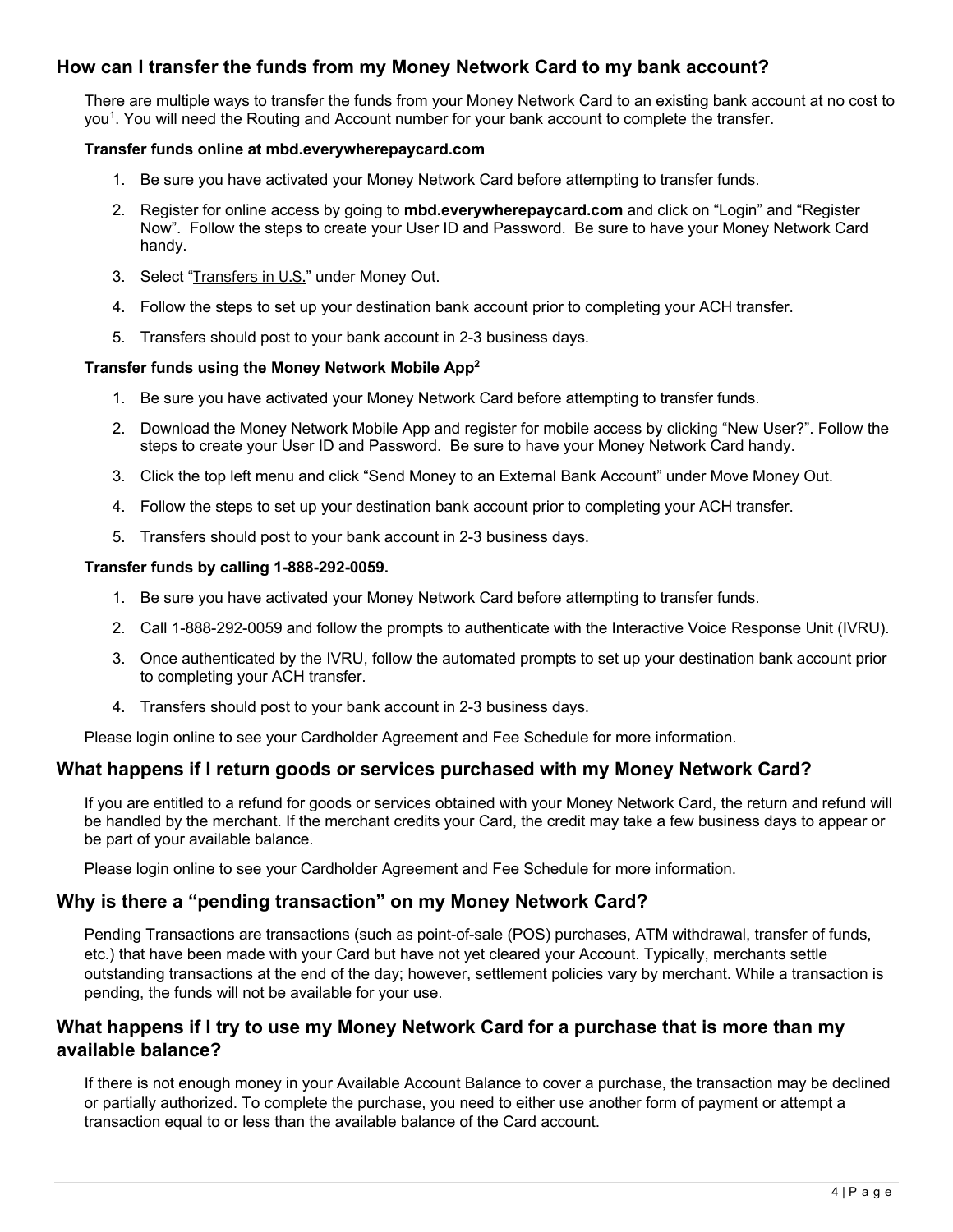## **What should I do if my Money Network Card is declined?**

First, you should check your Available Account Balance to see if you have sufficient money available and check the expiration date on your Card to see if it is still valid. If you have sufficient money and your Card is still valid, call the number on the back of your Card for assistance.

## **MANAGE CARD ACCOUNT**

## **What if I forgot my User ID or Password?**

Click on Login at **mbd.everywherepaycard.com** and then click the question mark next to User ID or Password and follow the steps to reset your User ID or your Password. You may also call 1-888-292-0059 to complete a User ID or Password reset.

## **Can I use a PIN of my own choice?**

Yes, you can use a four-digit number of your choice. Remember, your PIN keeps your Account and the money in it secure. You should never give your PIN to anyone for any reason, not even to someone you trust. Also, for your Account security, do not use personal information as your PIN.

## **What should I do if I forget my PIN?**

Call Customer Service at 1-888-292-0059, select your language and select the prompt for Customer Service. Then, follow the menu prompts to create a new PIN. You will need your 16-digit Money Network Card number in order to process a PIN change. Once updated, your new PIN will be active immediately.

## **Why is there a hold on my money?**

Certain types of purchases (gas stations, hotels, car rentals, restaurants, etc.) require a pre-authorization that temporarily puts a hold on your Card balance that could be greater than the transaction amount. Once processed, the money will be released and your balance will be adjusted. Pre-authorized funds may take up to 7 days to be released back to your Card account balance (up to 31 days for car rentals).

## **What if my Money Network Card is lost or stolen?**

If you have misplaced your Card, you can lock your Card by logging in online at **mbd.everywherepaycard.com** to prevent unauthorized transactions or ATM withdrawals while you look for it. If your Card is permanently lost, it is important that you call Customer Service at 1-888-292-0059 and choose the option for assistance with a replacement, reissue, lost, or stolen Card. Your lost or stolen Card will be deactivated to prevent anyone from using it and, upon your request, a replacement Card can be provided at no cost to you. Please see your Cardholder Agreement and Fee Schedule online at **mbd.everywherepaycard.com** for more information.

## **What do I do if I believe an error has been made or do not recognize or did not authorize a transaction?**

If you believe an error has been made or have questions about your Account, call the Customer Service number at 1-888-292-0059 to begin the dispute process. For additional information regarding unauthorized transactions, please see your Cardholder Agreement online at **mbd.everywherepaycard.com** for more information.

## **How does the Visa Zero Liability work?**

Please see your Cardholder Agreement online at **mbd.everywherepaycard.com** for more information or click [here](https://usa.visa.com/pay-with-visa/visa-chip-technology-consumers/zero-liability-policy.html) to learn more. The Visa Zero Liability policy covers U.S.-issued cards only and does not apply to ATM transactions, PIN transactions not processed by Visa, or certain commercial card transactions. Cardholder must notify issuer promptly of any unauthorized use. Consult issuer for additional details or click [here](https://usa.visa.com/pay-with-visa/visa-chip-technology-consumers/zero-liability-policy.html) to learn more.